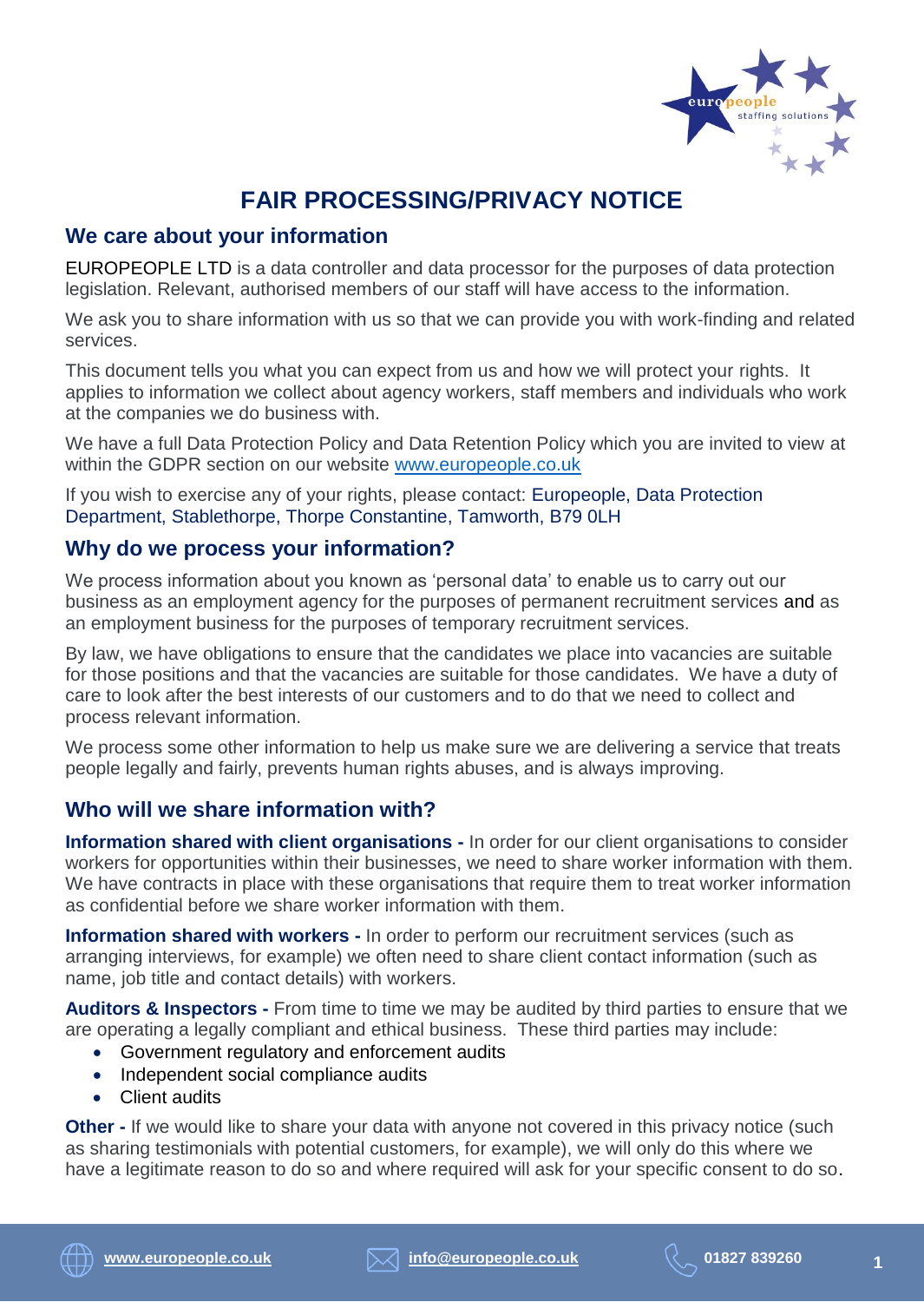

## **What are your rights?**

All individuals have the following rights regarding their personal information (also called 'personal data')

- **1. The right to be informed –** You have the right to know what information we hold about you, what we are using it for, who we are sharing it with, how long we are keeping it, and on what basis we are processing the data. While we always prefer to process data based on your explicit consent, as a recruitment organisation we also have a 'legitimate interest' in processing your data to ensure we are matching you to suitable vacancies. There are also times when we have to process your information because we are required to by law.
- **2. The right of access –** If you would like to see the records we hold on file for you, please contact Europeople, Data Protection Department, Stablethorpe, Thorpe Constantine, Tamworth, B79 0LH All requests must be made in writing and will be dealt with within 30 days.
- **3. The right to rectification –** If you believe we are holding incorrect information, you can ask us to correct it.
- **4. The right to erasure –** You can ask us to remove your information from our records. As long as there is no legal requirement for us to keep them (for example, HMRC require us to keep payroll records for 6 years), we will remove your details. This will mean that we won't be able to contact you with any work opportunities in future.
- **5. The right to restrict processing –** Instead of asking to be removed, you can ask us to stop processing it – so you can ask us to stop contacting you about work opportunities, for example.
- **6. The right to data portability –** If you want to take your data to another organisation, please contact Europeople, Data Protection Department, Stablethorpe, Thorpe Constantine, Tamworth, B79 0LH
- **7. The right to object –** You have the right to object to your data being processed on the basis of legitimate interests, direct marketing, and processing for statistical purposes. We will stop processing your information immediately unless there are legal reasons for us not to do so.
- **8. The right not to be subject to automated decision-making (including profiling) –** You have the right to object to automated decision-making**. We do not use automated decision-making in our recruitment process.**

### **What information do we collect? How do we use it? How long do we keep it?**

This privacy notice has been divided into sections, so that you can read the information relevant to you. Each section tells you what information we collect, how we use it, and how long we will keep it for. These sections are:

- Agency workers
- Staff members
- Individuals who work at the companies we do business with

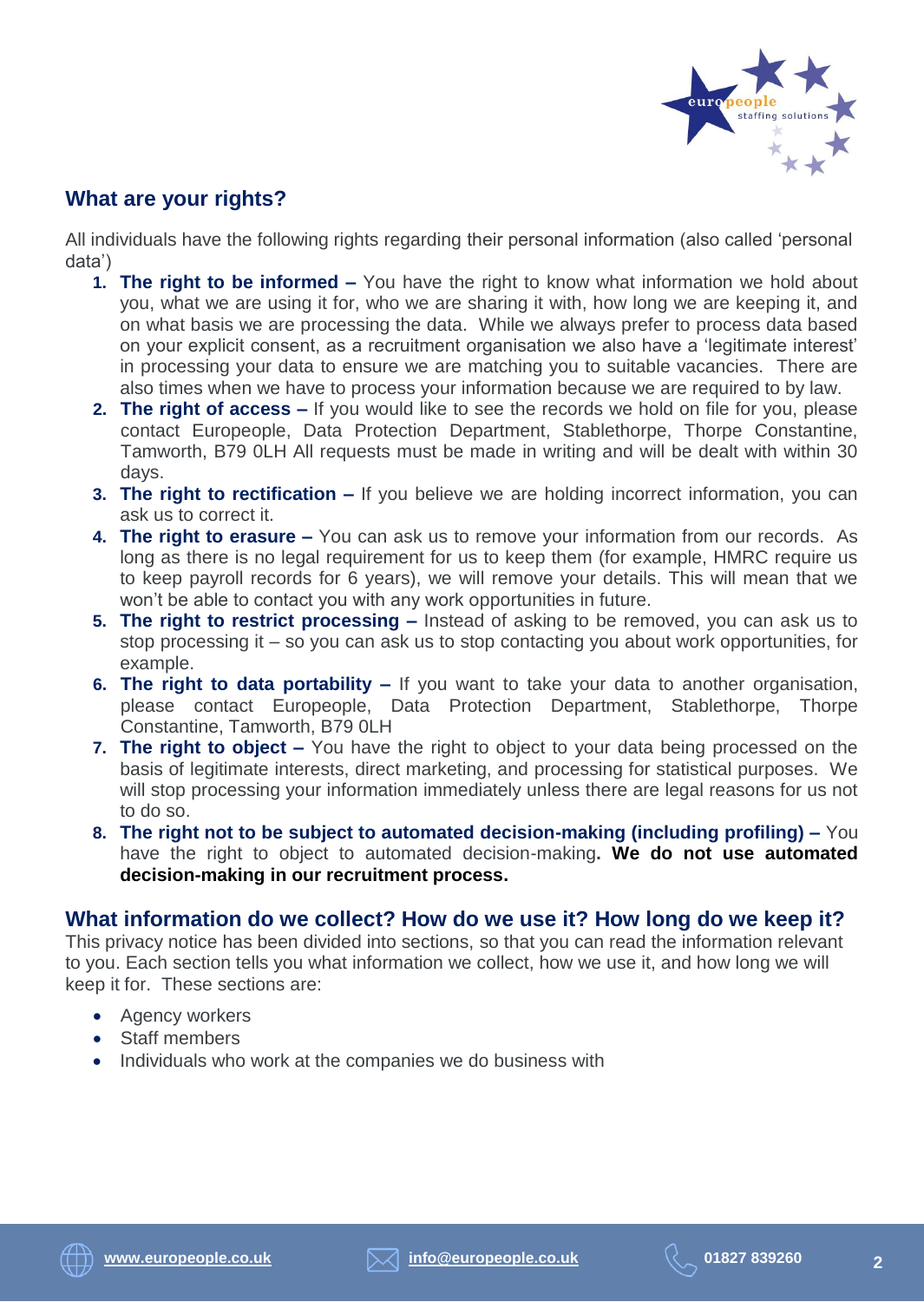

# **AGENCY WORKERS**

Agency Workers are workers we supply to work with our client companies.

### **What information do we collect?**

We collect personal data from you in order to fulfil our contract with you, to comply with our legal obligations and where it is in our legitimate interests in order to provide you with work seeking services and to supply our clients with labour.

This will include:

- Your name and contact details
- Your right to work status (and to take copies of your passport/other allowable documents)
- Your skills, experience and qualifications (where relevant)
- Details about the type of work you are looking for
- Your next of kin
- Whether you require any reasonable adjustments in the recruitment process
- Questions about your work seeking activity, to help us make sure we are protecting your welfare and your rights.
- Your national insurance number and bank details in order to pay you for any work you do

We may also ask for further information to confirm your suitability for work, which may include:

- Reference details
- Health questions relevant to the type of work you are applying for
- Whether you have any unspent criminal convictions

Once a contract has been offered, we will also ask for the following information:

Whether you require any reasonable adjustments to undertake any roles

For some roles, we may use assessments as part of the recruitment process such as literacy, numeracy, or skills tests and these results will be held on file.

#### **How do we use it?**

The information we collect will only be used for the purposes of progressing your application for work, or to fulfil legal or regulatory requirements if necessary. The information we ask for helps us to assess your suitability for work. You don't have to provide the information we ask for, but it might affect our ability to provide you with work if you don't.

#### **How long do we keep it?**

We keep the information for either the minimum period we are required to keep it by law, or as defined in our Data Retention Policy or for as long as you give us consent to keep the information.



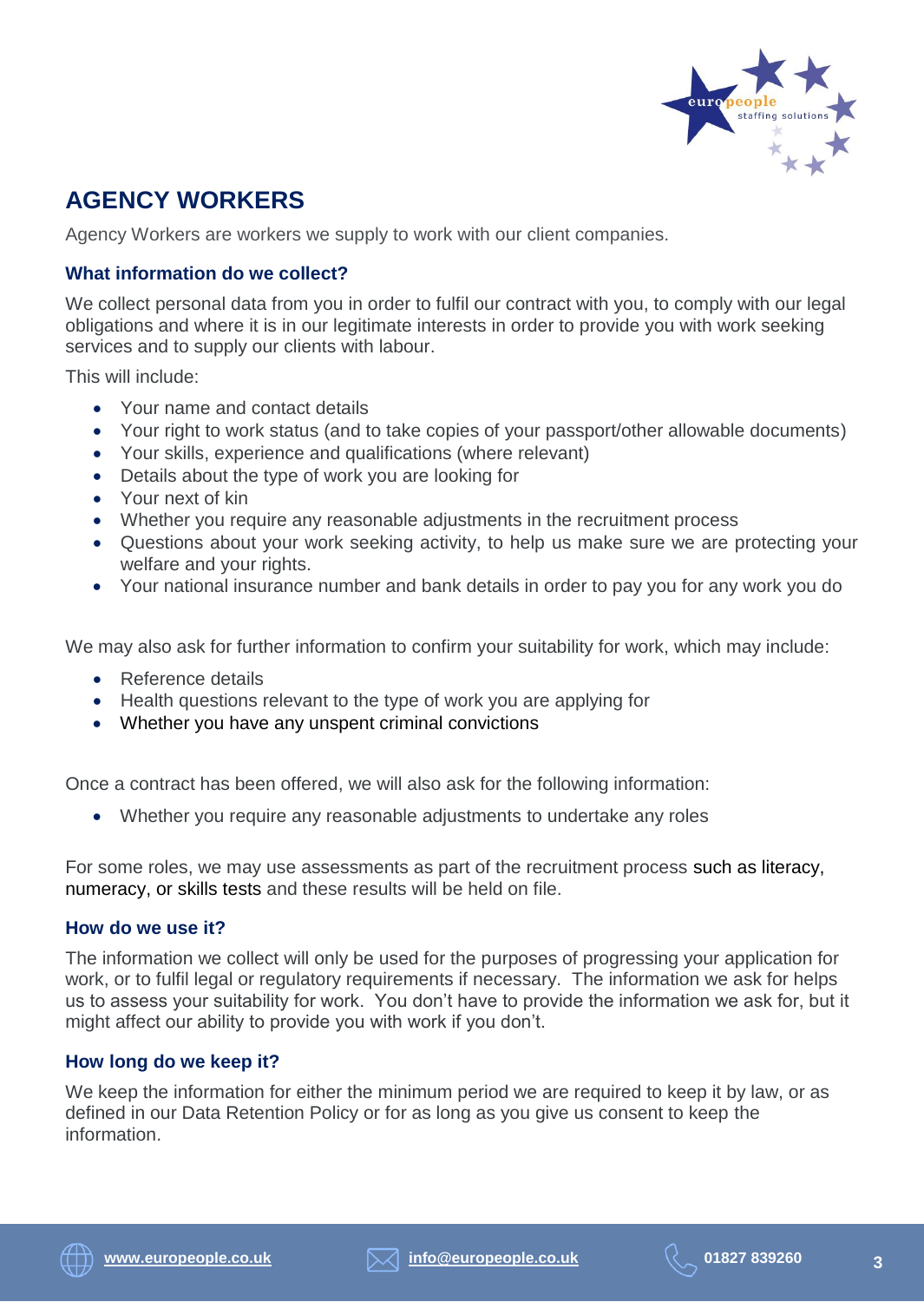

# **STAFF MEMBERS**

Staff members are those people who work directly for and within our organisation.

### *What information do we collect?*

We collect personal data from you in order to fulfil our contract with you, to comply with our legal obligations and where it is in our legitimate interests as an employer/labour provider to recruit new workers to fill vacancies in our business.

As part of our recruitment process, in order to assess your suitability for employment, we will ask for the following information:

- Name and contact details
- Your right to work status (including taking copies of original passport/visa documents)
- Your skills, experience and qualifications
- Whether you require any reasonable adjustments in the recruitment process
- Questions relevant to your ability to carry out the role
- Whether you have any unspent criminal convictions

Once a job offer has been made and accepted, we will also ask for the following information:

- Bank details
- National Insurance Number
- Your next of kin
- Whether you require any reasonable adjustments to undertake the role

#### *How do we use it?*

The information we ask for helps us to assess your suitability for employment, to enable us to employ you and to fulfil legal or regulatory requirements with us. You don't have to provide the information we ask for, but it might affect our ability to employ you if you don't.

This information is collected, processed and retained because employers have a 'legitimate interest' under data protection law to do this.

#### *How long do we keep it?*

If you are successful in your application for employment with us, we keep the information you provide for either the minimum period we are required to keep it by law, or as defined in our Data Retention Policy or for as long as you give us consent to keep the information.

If you are unsuccessful in your application for employment with us, the information will be kept on file for one year after the end of the recruitment process for that role.

Once you are working with us, your employee record will include other relevant information, including:

- Training records
- Appraisal and performance review records
- Sickness absence records
- Correspondence records (including disciplinary and grievance meeting notes where relevant)



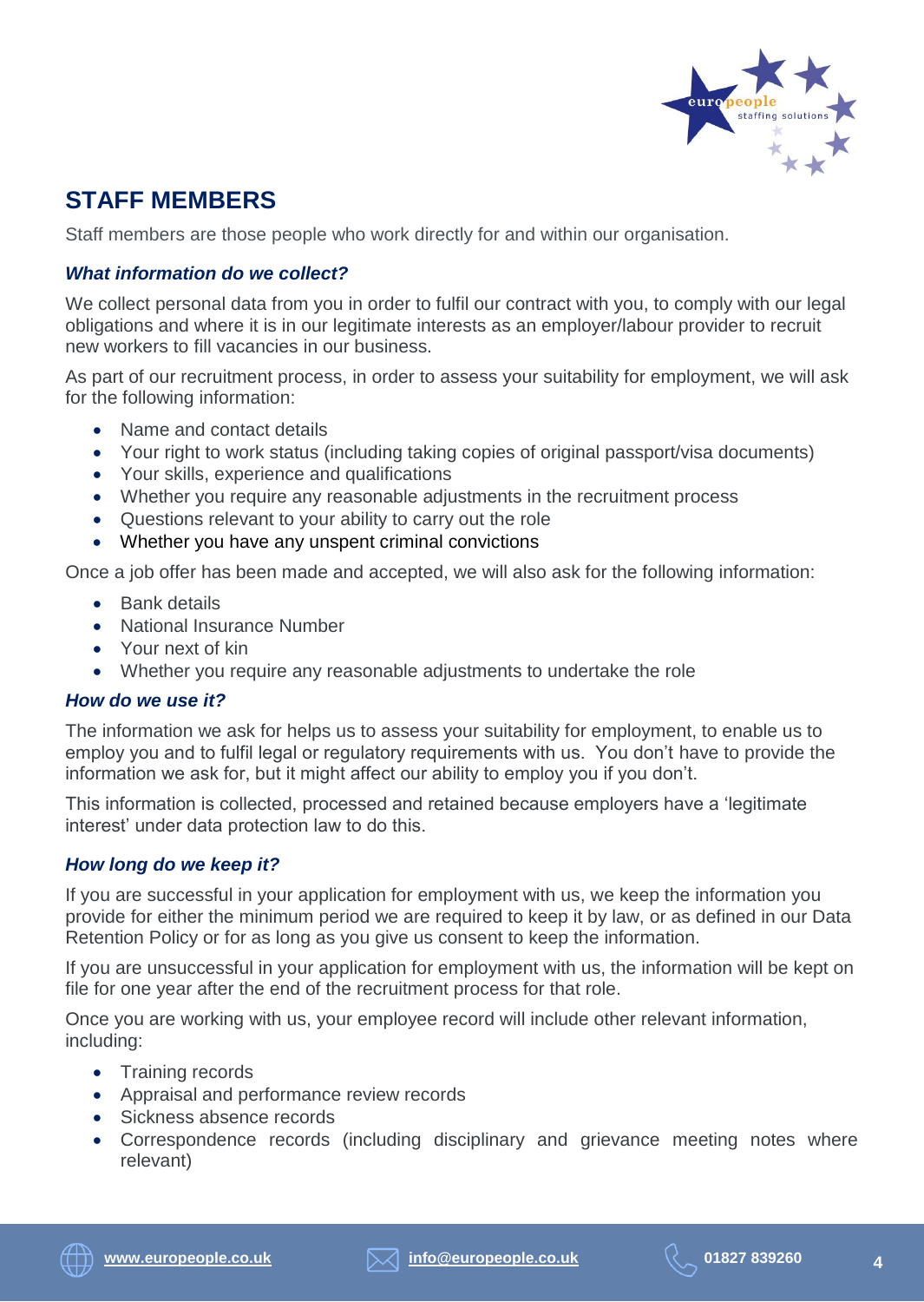

 Your employee record will be retained for the duration of your employment and for differing periods depending on the records as defined in our Data Retention Policy following the end of your employment.